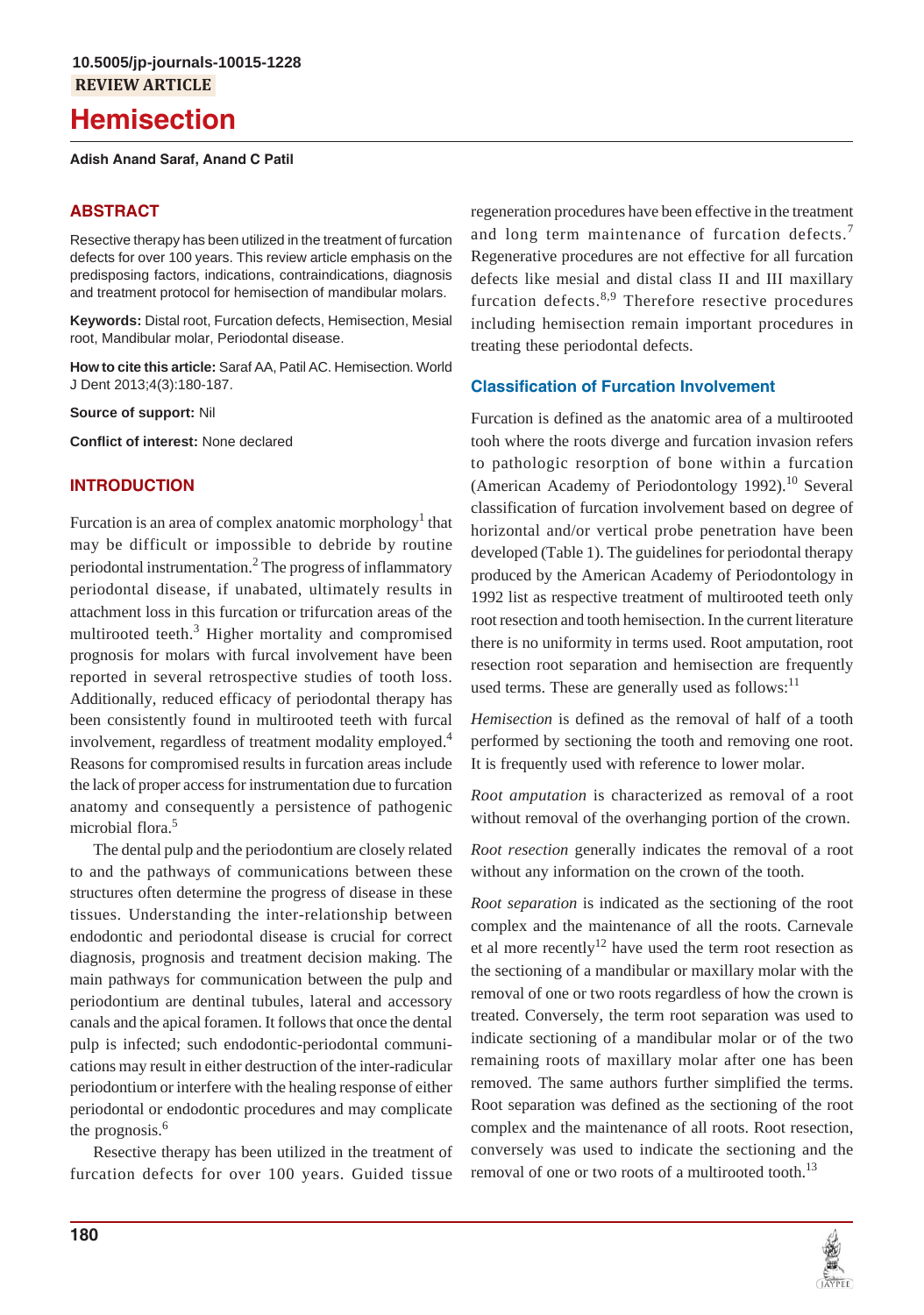| <b>Table 1:</b> Classifications of furcation involvement |                                                                                                                                                                                                                                                                                                                                                                |  |  |
|----------------------------------------------------------|----------------------------------------------------------------------------------------------------------------------------------------------------------------------------------------------------------------------------------------------------------------------------------------------------------------------------------------------------------------|--|--|
| Glickman (1953)                                          | Grade I: pocket formation into the flute, but intact inter-radicular bone (incipient)<br>Grade II: loss of inter-radicular bone and pocket formation, but not extending through to the<br>opposite side<br>Grade III: through-and-through lesion<br>Grade IV: through-and-through lesion with gingival recession, leading to clearly visible furcation<br>area |  |  |
| <b>Goldman (1958)</b>                                    | Grade I: incipient<br>Grade II: cul de sac<br>Grade III: through-and-through                                                                                                                                                                                                                                                                                   |  |  |
| Hamp et al (1975)                                        | Degree I: horizontal loss of periodontal tissue support less than 3 mm<br>Degree II: horizontal loss of support > 3 mm, but not encompassing the total width of the<br>furcation<br>Degree III: horizontal through-and-through destruction of the periodontal tissue in the furcation                                                                          |  |  |
| Ramfjord and Ash (1979)                                  | Class I: beginning involvement. Tissue destruction <2 mm (<1/3 of tooth width) into the<br>furcation<br>Class II: cul de sac. > 2 mm (>1/3 of tooth width), but not through-and-through.<br>Class III: through-and-through involvement                                                                                                                         |  |  |
| Tarnow and Fletcher (1984)                               | Subclassification based on the degree of vertical involvement<br>Subclass A: 0-3 mm<br>Subclass B: 4-6 mm<br>Subclass C: >7 mm                                                                                                                                                                                                                                 |  |  |
| <b>Eskow and Kapin</b><br>Fedi (1985)                    | Same subclasses as Tarnow and Fletcher (1984), but thirds instead of 3 mm units are used<br>Combined the Glickman and hamp classification: same Glickman grades I through IV, but<br>grade II furcations are subdivided into degree $1$ (< 3 mm) or degree II (> 3 mm)                                                                                         |  |  |
| Ricchetti (1982)                                         | Class I: 1 mm of horizontal measurement; the root furrow<br>Class Ia: 1-2 mm of horizontal invasion; earliest damage<br>Class II: 2-4 mm of horizontal invasion<br>Class IIa: 4-6 mm of horizontal invasion<br>Class III: >6 mm of horizontal invasion                                                                                                         |  |  |

#### **Predisposing Factors for Furcation Involvement**

Numerous anatomical factors predispose the molar teeth to furcation involvement. Recognizing these factors is crucial for the treatment of the furcation, regardless of the treatment modality. These include (1) accumulation of bacterial plaque as result of difficult access for oral hygiene procedures, (2) aberrant root morphology, (3) enamel projections or pearls, (4) presence of accessory canals, (5) length of the root trunk, (6) location of the root separation relative to the root trunk.<sup>14</sup>

# **Accumulation of Plaque**

Apical extension of attachment loss in the inter-radicular space caused by bacterial plaque pathogens is the common cause of furcation involvement. Any restorative or other iatrogenic factor that enhances plaque accumulation or prevents the performance of optimal oral hygiene procedures results in chronic local inflammation, which in turn is associated with attachment loss and ultimately the degree of invasion of the inter-radicular space.

# **Aberrant Root Forms**

Examining sectioned molar teeth, Bower<sup>15</sup> demonstrated that on mandibular first molar teeth a concavity was found on the furcation aspect in almost all roots. A deeper concavity was present on the mesial root than in the distal

*World Journal of Dentistry, July-September 2013;4(3):180-187* **181**

root. On maxillary first molars, the furcal aspect of the root was concave in 94% of mesiobuccal roots, 31% of distobuccal roots, and 17% of palatal roots. In these locations, the deepest concavity was in the furcation aspect of the mesiobuccal root. The complexity in the root anatomy of multirooted teeth implies that, even after root resection, the resected tooth will likely have nonflat, and frequently concave, residual root surface topography.

# **Enamel Projections**

An enamel projection is an extension of the cervical enamel margin either toward or into the root furcation area (Fig. 1). Masters and Hoskins<sup>16</sup> studied the prevalence of cervical enamel projections in extracted molars. Cervical enamel projections were found on 29% of the buccal surfaces of mandibular molars and 17% of maxillary molars. The authors proposed a classification of cervical enamel projection into three grades according to the extension of the projections, with a grade III cervical enamel projection extending directly into the furcation. Although the frequency of enamel projections is very high, enamel projections are often difficult to detect in the nondiseased dentition. Atkinson<sup>17</sup> was the first to suggest a possible correlation between enamel projections and furcation lesions. Hou and Tsai<sup>18</sup> showed a close relationship between the presence of enamel projections and furcation involvement by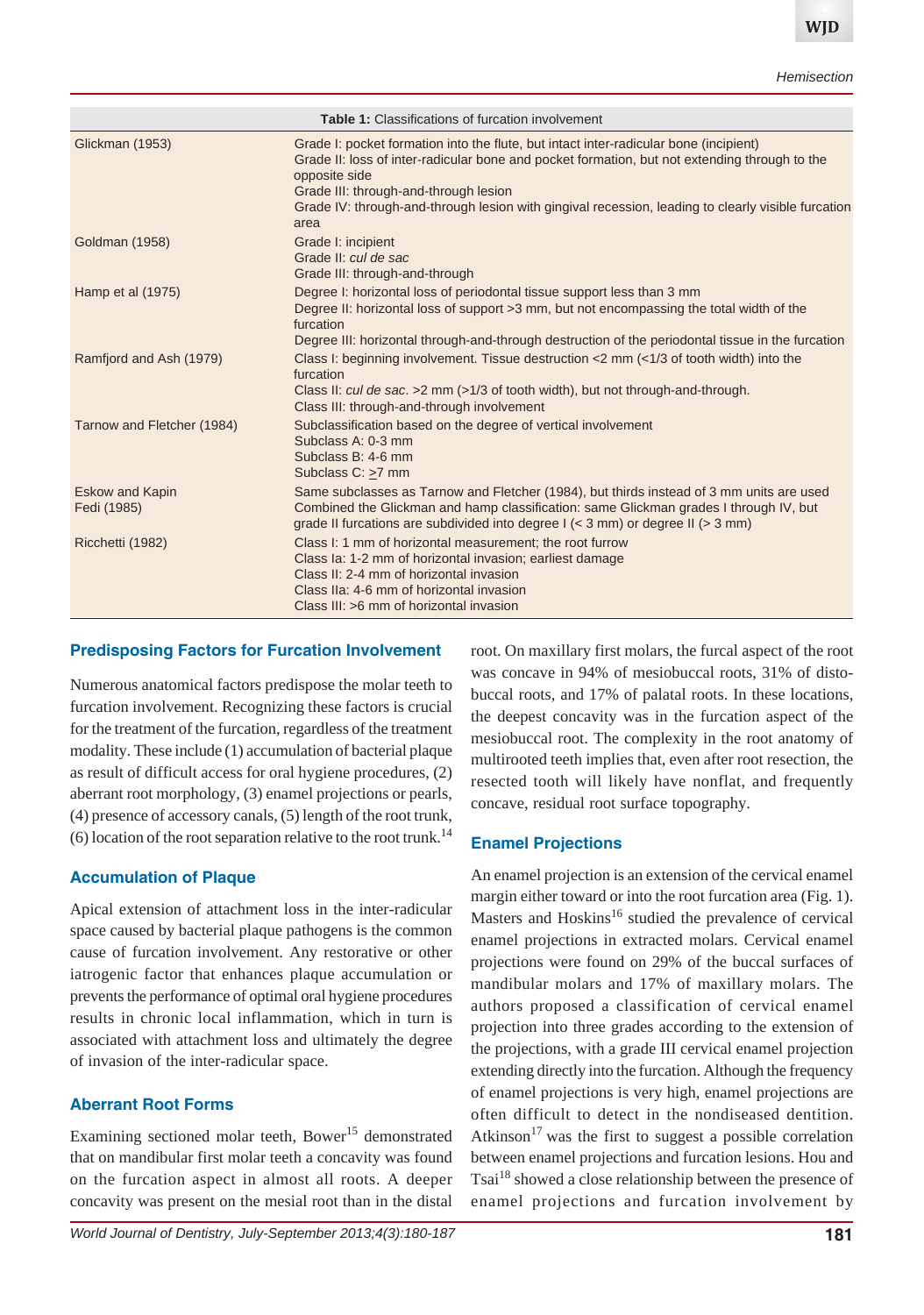| Table 2: Anatomical features of maxillary and mandibular 1st molars |                                       |                                       |  |
|---------------------------------------------------------------------|---------------------------------------|---------------------------------------|--|
|                                                                     | Maxillary 1st molar*                  | Mandibular 1st molar <sup>t</sup>     |  |
| <b>Furcation entrance</b>                                           | $M: 3.6$ mm                           | $B: 2.4$ mm                           |  |
|                                                                     | $B: 4.2$ mm                           | $L: 2.5$ mm                           |  |
|                                                                     | $D: 4.8$ mm                           |                                       |  |
| Root separation                                                     | MB: 5.0 mm                            | $B: 3.0$ mm                           |  |
|                                                                     | DB: 5.5 mm                            | $L: 4.0$ mm                           |  |
| Furcation roof                                                      | $4.6$ mm                              | $4.6$ mm                              |  |
| Root depression                                                     | $M: 0.3$ mm $(94%)$                   | $M: 0.7$ mm (100%)                    |  |
|                                                                     | $D: 0.1$ mm $(31%)$                   | $D: 0.5$ mm (99%)                     |  |
|                                                                     | $P: 0.1$ mm $(17%)$                   |                                       |  |
| Root surface area (% total RSA)                                     | DB: 91 mm <sup>2</sup> (19%)          | M: 162 mm <sup>2</sup> (37%)          |  |
|                                                                     | MB: 118 mm <sup>2</sup> (25%)         | D: 142 mm <sup>2</sup> (32%)          |  |
|                                                                     | P: 115 mm <sup>2</sup> (24%)          | Root trunk: 134 mm <sup>2</sup> (31%) |  |
|                                                                     | Root trunk: 153 mm <sup>2</sup> (32%) |                                       |  |

\*Bower (1979), Gher & Dunlap (1985); † Bower (1979), Dunlap & Gher (1985)



**Fig. 1:** Class II furcation involvement—an enamel projection is evident

demonstrating that 63% of the 87 furcally involved molars studied had enamel projections or furcation ridges; these were particularly observed in first and second molars. They also found significant differences in the mean pocket depth, clinical attachment loss and plaque index scores between first and second molars with and without enamel projections and furcation ridges. Cervical enamel projections are therefore considered to be a local cofactor in causing furcation lesions.

# **Accessory Pulp Canals**

Histological studies on extracted human molars have demonstrated the presence of accessory canals, especially in the furcation region. Bender and Seltzer<sup>19</sup> found that accessory canals and foramina were in greater numbers in the furcation regions of premolars and molars. Burch and Hulen<sup>20</sup> demonstrated the presence of accessory foramina in 76% of the furcations examined. Vertucci and Williams  $(1974)$ ,<sup>21</sup> reported that 45% of the mandibular first molars in their study had accessory canals extending into the furcation area. Frequently, more than one canal was detected at the trifurcation or bifurcation area. It follows that, once the pulp is infected, such endodontic-periodontal communications may result in either destruction of the interradicular periodontium or interfere with the healing response of either periodontal or endodontic procedures. Likewise, chemical root conditioning of the furcation area may induce an alteration in pulpal health. $^{22}$ 

# **Size and Location of the Furcation**

Larger teeth do not necessarily have large furcation entrance diameters. Bower<sup>1</sup> found that the mesiodistal widths at the cementoenamel junction of both maxillary and mandibular first molars had very low correlation with their furcation entrance diameters (Table 2). Likewise, the buccal furcation entrance diameter of the mandibular first molar was smaller than that of the lingual first molar. He also demonstrated that the buccal furcation entrance diameter of the maxillary first molars is smaller than either the mesiopalatal or distopalatal. Of clinical relevance is the fact that the average furcation entrance diameter is smaller than the tips of conventional hand instruments. Therefore, successful treatment of molars with furcation involvement depends upon the size and accessibility of the instrumentation that can remove or control local causative factors and possibly alter the morphology of the furcation.

# **Etiology and Contributing Factors**

Newell<sup>23</sup> in 1998 mentioned certain etiologic factors associated with the development of furcation defects apart from the previously mentioned anatomic factors.

# **Trauma from Occlusion**

Glickman et al  $(1961)^{24}$  reported that furcations are some of the more susceptible areas of the periodontium to

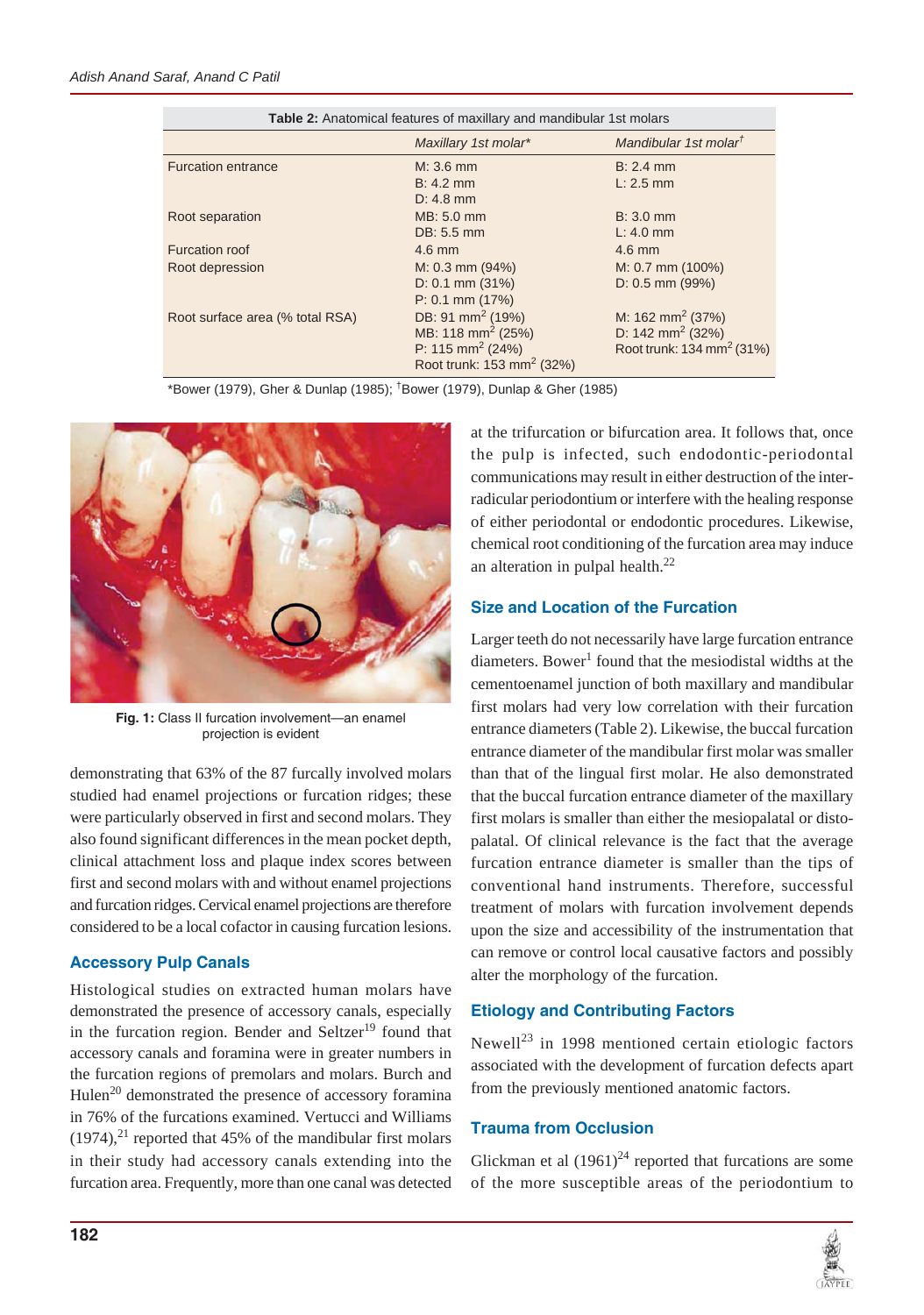excessive occlusal forces, and suggested the periodontal fiber orientation in furcation areas facilitated a more rapid spread of inflammation and accounted for the increased susceptibility to occlusal forces. Wang et al  $(1994)$ ,<sup>25</sup> reported that teeth with mobility and furcation involvement were more likely to lose attachment and to be extracted. Waerhaug (1980), $^{26}$  however, has suggested that increased mobility is a late symptom, rather than the cause of furcation defects. Although some controversy still exists, trauma from occlusion is a suspect etiologic/contributing factor in isolated furcation defects. The heavy occlusal load on molar teeth may render them susceptible to increased bone loss in the furcation areas if inflammation is present.

## **Vertical Root Fractures**

Lommel et al  $(1978)^{27}$  reported that vertical root fractures are associated with rapid, localized alveolar bone loss. Furcation defects can result if the fracture extends into the furcation area. A poor prognosis is often given in these situations.

#### **Iatrogenic Factors**

Overhanging restorations present iatrogenic predisposing factors that may lead to furcation involvement. Wang et al  $(1993)$ ,<sup>28</sup> in a study of 134 maintenance patients reported that molars with a crown or a proximal restoration had a significantly higher percentage of furcation involvement than nonrestored teeth. While only 39.1% of molars without restorations had furcation involvement, 52.8% of molars with class II restorations and 63.3% of molars with crowns were found to have furcation involvement.

#### **Diagnosis of Furcation Invasion**

Diagnosing furcation invasion is best accomplished using a combination of radiographs, periodontal probing with a curved explorer or Nabers probe and bone sounding (Kalkwarf and Reinhardt 1988).<sup>29</sup>

## **Indications and Contraindications of Hemisection**

When root removal is indicated in a mandibular molar because of a vertical root fracture, therapeutic misadventure, or pathologic resorptive process, hemisection is usually the treatment of choice. Due to the difficulties noted above in attempting to perform a root amputation procedure on mandibular molars, removal of one- half of the tooth is more predictable treatment procedure. The ideal situation for performing a hemisection procedure is when one-half of a mandibular second molar can be retained to occlude with and prevent the supraeruption of a maxillary second molar. The root and crown structure that is retained can be restored as a premolar. This procedure is indicated only if the remaining root has adequate periodontal support, a favorable crown root ratio and the remaining crown can be restored (Tables 3 and 4). $30$ 

## **Mesial** *vs* **Distal Root Amputation**

The mesial root usually is slightly wider buccolingually. Near the gingival third the mesial root curves mesially but then slopes distally to its apex. A depression on the distal portion of the mesial root is present and a similar but smaller depression is present on the mesial aspect. This gives the root a figure-eight shape in cross-section. The distal root is less curved than the mesial root but it has a definite distal apical inclination. Because of these depressions and a greater curvature of the mesial root, this root probably has more resistance to stress than does the distal root and thus may be a better choice for retention. However, a key factor in such a decision must be the endodontic manipulation of the root canals because the two canals of the mesial root are much more difficult to prepare and fill than the single canal of the distal root. A variant of the mandibular molar has two distinct distal roots, and such occurrence may be verified by radiographs from the mesial and distal angles. The additional root is lingual to the larger distobuccal root and is often curved. Because of the curvature of the distolingual root when present and the excellent retention that it offers,

| <b>Table 3:</b> Indications for root resection and separation treatment      |
|------------------------------------------------------------------------------|
| Periodontal indications                                                      |
| • Severe bone loss affecting one or more roots untreatable with regenerative |
| procedures                                                                   |
| • Class II or III furcation invasions or involvements                        |
| Severe recession or dehiscence of a root                                     |
| Endodontic or conservative indications                                       |
| • Inability to successfully treat and fill a canal                           |
| • Root fracture or root perforation                                          |
| • Severe root resorption                                                     |
| • Root decay                                                                 |
| <b>Prosthetic indications</b>                                                |
| Severe root proximity inadequate for a proper embrasure space                |
| Root trunk fracture or decay with invasion of the biological width           |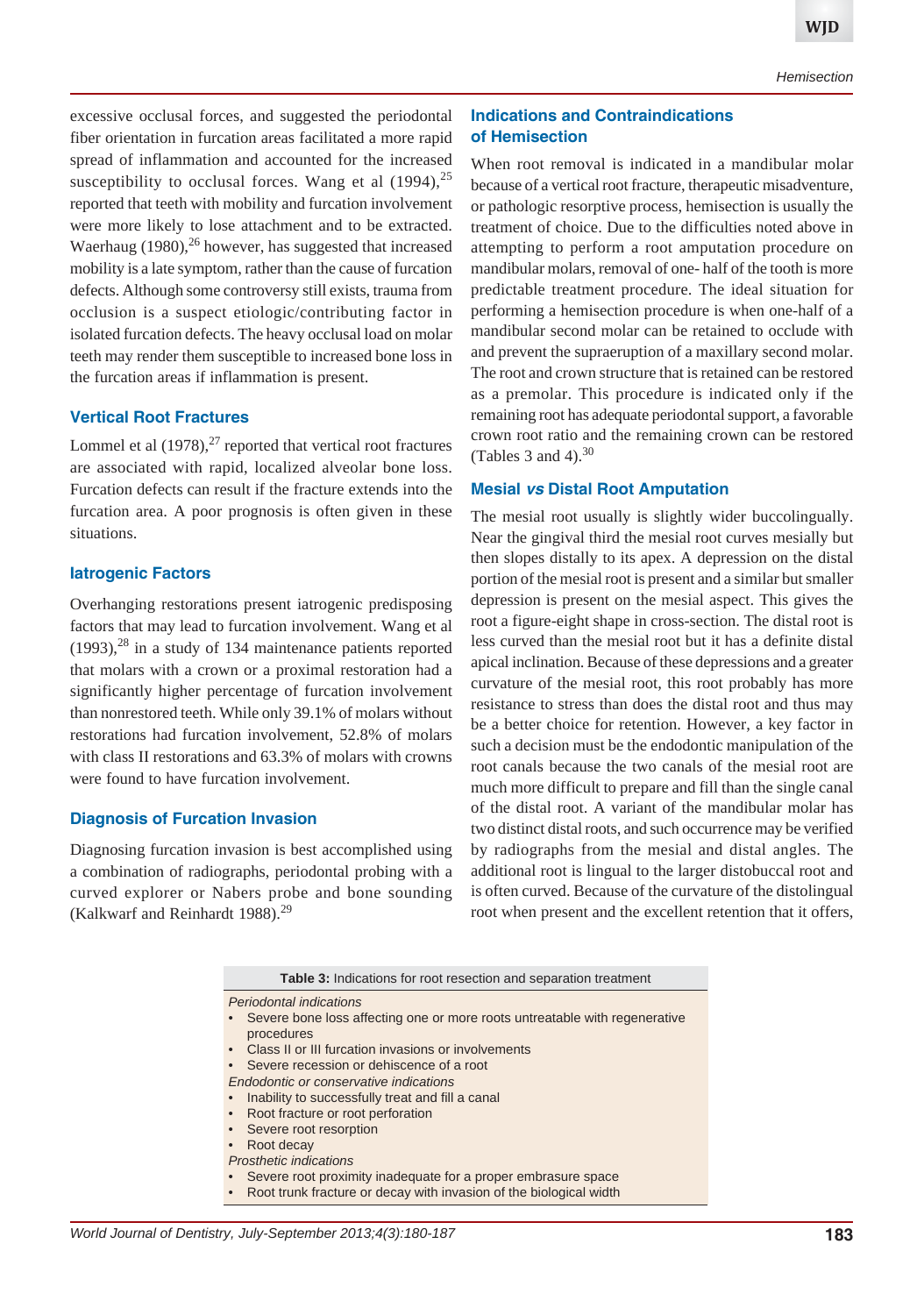

it is usually best to amputate the single mesial root and retain the two distal roots to relieve a periodontal condition.

## **Endodontic Treatment before or after Amputation**

It is most desirable to amputate a periodontally involved root after the canals of the roots that are to remain have been sealed. In some cases the periodontal defect is quite severe, and it is not certain that the affected tooth can be retained under any circumstances until the area is surgically exposed. So, its incorrect to put the patient through the treatment time and expense of canal fillings on all roots prior to surgery. Weine $31$  has suggested that in such cases pulp in the involved tooth be extripated and the canals measured prior to the surgical appointment. This further verifies that the root to be retained are negotiable and treatable at a later date. It is very undesirable to have a retained root that proves to be untreatable endodontically when amputation procedures on the same tooth have already been performed. Following this initial endodontic treatment the access is sealed temporarily with ZOE or Cavit. Under certain circumstances amputation need is virtually impossible to ascertain prior to surgery. In these instances it is better to perform the amputation immediately with the vital pulp and perform endodontic emergency treatment at the surgical appointment itself. The emergency endodontic treatment will relieve the patient of pain arising due to the exposure of the pulp which may be acutely inflamed or it may prevent a severe exacerbation of a chronically inflamed pulp (due to periodontal disease) due to the trauma caused during amputation. The close relationship between the pulp and the periodontal structures may adversely affect the healing of the periodontal condition due to the inflamed status of the pulp. Also, it might be more difficult to perform the endodontic therapy with a severe contamination of the pulp by the way of the open site due to the amputation.

# **Clinical Protocol for Hemisection**

Treatment planning is critical when evaluating mandibular molars for root amputation. Some outstanding successes, however, are seen involving hemisection and placement of a three-unit fixed partial denture. The most common method of root amputation involving mandibular molar teeth is a hemisection. A terminal second mandibular molar is ideally suited for hemisection, provided there is opposing occlusion and adequate bone support for the remaining root. The remaining root and crown structure is restored as a premolar. The root to be retained undergoes endodontic therapy. A post is placed in the retained root, if indicated, or a coronal– radicular core is placed. Following set of the core material, a sharp cowhorn explorer is used to identify the location of the buccal and lingual furcations. Depending on the degree of periodontal bone loss and the thickness of the trunk of the tooth, a mucoperiosteal flap may or may not need to be raised. The coronal sectioning should be done with a fissure bur or a small tapered diamond stone in a high-speed handpiece under rubber dam isolation. This prevents debris from accumulating in the mucobuccal fold and possibly getting under the soft tissue flap once its reflected or into the open extraction socket. A surgical operating microscope will be advantageous in this surgical procedure as it enhances view of the surgical treatment field, reduces need for multiple radiographs and facilitates documentation of treatment. The cut should then be initiated on the buccal surface and should section the tooth at the expense of the portion of the crown that is scheduled to be removed. Sufficient proximal furcal floor should be left on the portion

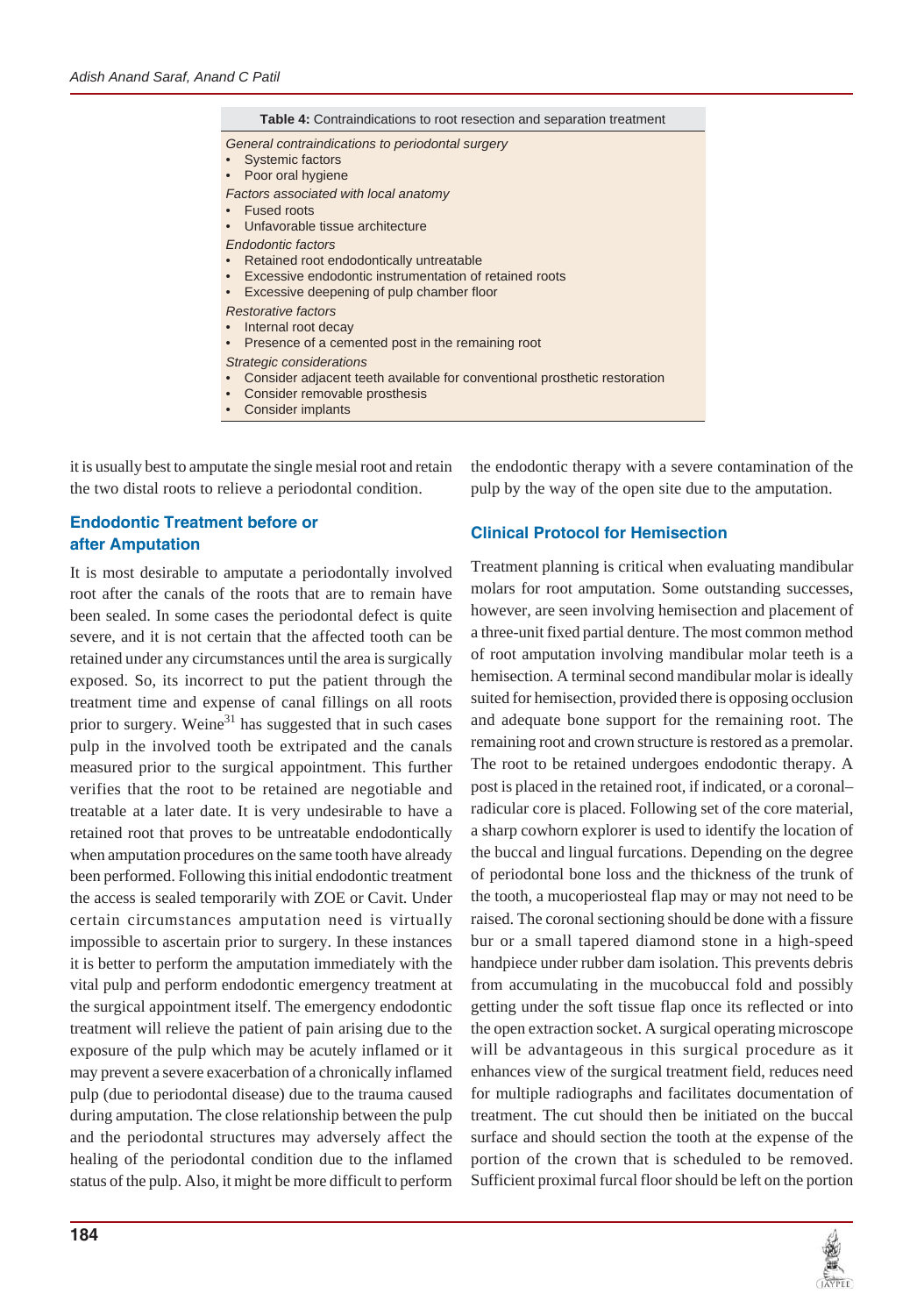of the tooth to be retained to establish a restorative finish line as well as sufficient crown for retention. Once the resection has reached the furcation area, the rubber dam is removed and the final separation of the roots is completed with a fissure or tapered diamond bur. An elevator should then be placed between the two halves of the crown and gently rotated to determine if the separation is complete. Once this has been verified, the pathologic root is gently removed with forceps or eased out with an elevator. Sterile gauze should be packed into the socket while the final contouring of the remaining coronal tooth structure is completed. This will prevent particles of tooth and restorative material from gaining entrance into the open socket. After all coronal contouring is completed, the gauze packing should be removed and, if a flap was elevated, it should be repositioned and stabilized with sutures.

## **Restorative Phase**

Once the healing of the socket has progressed to a point that the coronal portion of the socket is completely covered, restorative procedures can be initiated. However, Marin et al<sup>32</sup> have suggested that the restoration be performed prior to amputation, taking care that the build-up is retentive in each single root. Access cavity and coronal third of the canal is modified by creating lateral slots to obtain undercuts in the apicocoronal or mesiodistal direction. It is generally suggested to accomplish crown build-up with a chemically cured composite, by using dentin adhesive to improve retention of the material. Use of a post will decrease fracture resistance of a tooth and therefore post should be incorporated in the foundation restoration only when adequate retention will not be provided by the residual tooth structures. Whenever, it is deemed necessary to place a post, recent clinical studies $33$  indicated that a prefabricated parallel sided was less likely to result in root or restoration fracture compared with a custom fabricated tapered post. In this respect, Torbjorner et al<sup>34</sup> studied 788 parallel (parapost) and tapered posts over a 4- to 5-year observation period. The cumulative failure rate was 8% for the parapost group and 15% for the taper post group. Prosthodontic research has disputed the belief that specific foundation restorations reinforce endodontically treated teeth. Various foundation materials and techniques have been directly tested for retention and resistance to fracture. However, the differences are of limited clinical significance because fullcoverage crowns, which have been shown to negate these differences,<sup>35</sup> are usually placed on top of these crown buildups and therefore afford some protection to these foundations. The marginal area of a complete crown that

extends onto the tooth structure apical to the foundation material creates a ferrule effect. This is considered a critical component in the reconstruction of a root-resected tooth and for the prevention of technical complications in particular. It appears from tooth-loading characteristics that, clinically, the buccal and lingual ferrule locations would be most critical for the prevention of fracture. Less than 1.5 mm of this ferrule effect increases the risk of failure.<sup>35</sup> Therefore, the type of core material and whether a post is used may not be as important as the length of the apical extent of the crown preparation.<sup>36</sup> The type of margin of the full coverage restoration is also significant. Given the limited width of the residual roots, tooth structure–saving knife-edge finishing lines are frequently required to avoid excessive removal of residual root structure. This finish line is of particular significance in the cervical extension area whenever, the clinician wishes to obtain a ferrule effect. Such a finish line will require metal margins of the full coverage restoration. In addition to this Newell<sup>23</sup> suggested an occlusal scheme with a narrow occlusal table and reduced cuspal inclines to minimize excessive occlusal loads.

#### **Tooth Contour after Hemisection**

The morphology of the portion of the tooth remaining after root separation and resection therapy is of primary importance for the subsequent maintenance of the tooth. Schmitt and Brown<sup>37</sup> suggest that the preparation of the crown must be 'barreled in' to follow the profile of the root complex. This procedure when in presence of root concavities or shallow class II furcations requires that the preparation of the crown follows the root contour by eliminating the furcation roof and thus creating a concave shape of the root trunk and crown. Such a shape may not offer an ideal surface for oral hygiene procedures; patients should therefore pay special attention to these areas. In contrast to this solution, Di Febo et  $al^{38}$  suggest a 'combined preparation' to modifying the emergence profile. This procedure has the objective of creating convex surfaces that are more conducive to effective oral hygiene procedures. It must be carried out during surgery; in fact, root shape has to be modified at the emergence from bone. The root profile is modified by preparing a chamfer on the convex portion of the root, without touching the concave portions, thereby flattening the tooth's surface. In performing this preparation, the location of the filled root canal and pulp chamber should carefully be taken into account. In fact, when this technique is used it is of paramount importance not to excessively reduce the dentinal wall in order to decrease the risk of root fracture. To this end, great care has also to be taken not to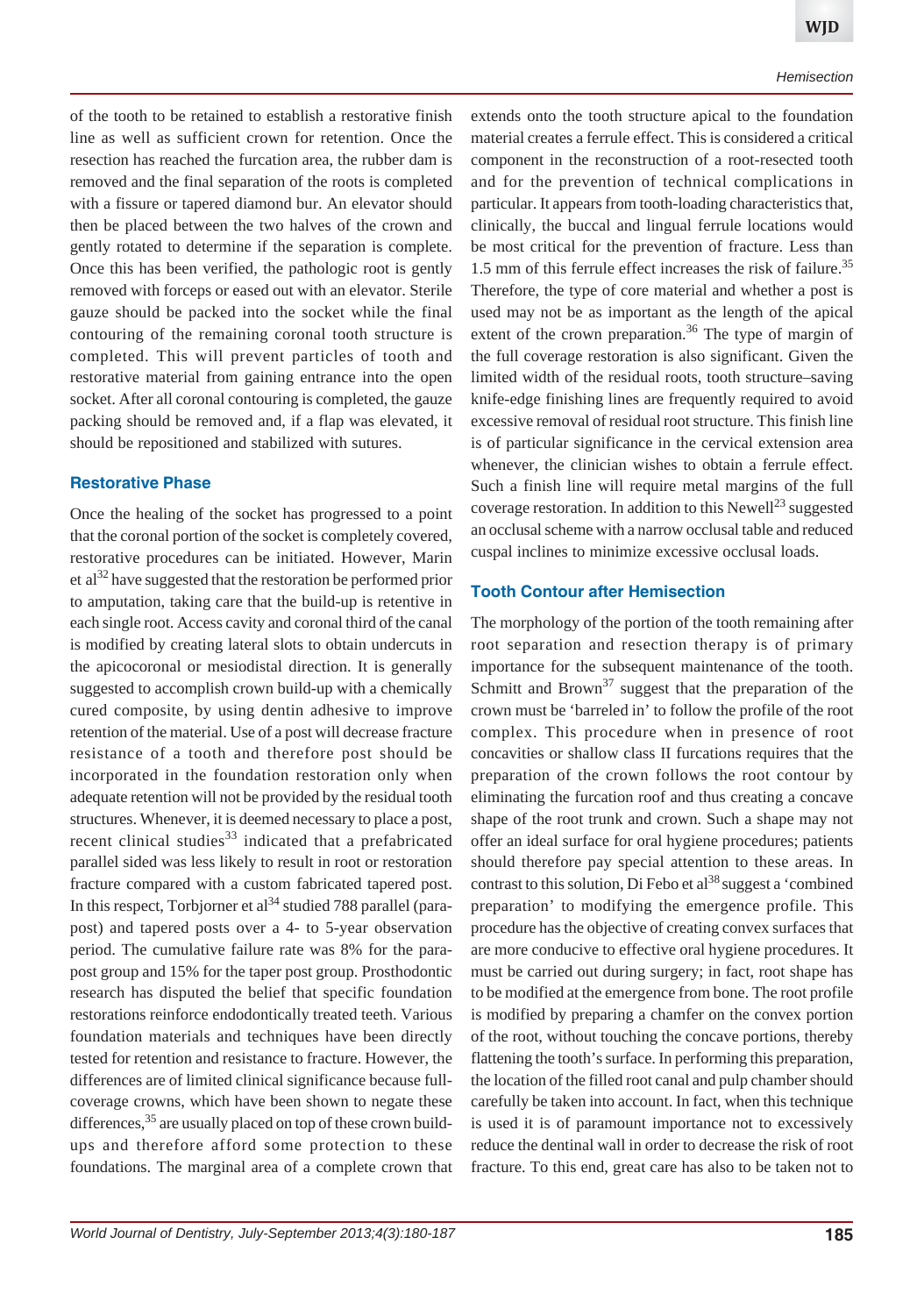over-instrument the root canal during the endodontic phase. Also, this technique requires the final preparation of the tooth to be a knife-edge preparation. In fact the paucity of the residual root structure will not allow for any other finish line. According to the authors flat surfaces obtained with 'combined preparation' allow for easy plaque control and better maintenance of periodontal health.

## **CONCLUSION**

The results of several studies report a success rates ranging<sup>30</sup> from 62 to 100% with a follow- up periods of 1 to 23 years. The combined data from these studies indicates an overall success rate of approximately 88% can be expected when this procedure is performed. The long-term prognosis for teeth with hemisection will depend upon a number of factors:

- 1. Quality of root canal therapy in the retained roots or root
- 2. The contouring and quality of the final restoration
- 3. The ability to maintain the health of the supporting periodontal soft and hard tissues. Any of the following factors may alter the prognosis of the retained portion of the tooth.

## **REFERENCES**

- 1. Bower RC. Furcation morphology relative to periodontal treatment: furcation entrance architecture. J Periodontol 1979;50:23.
- 2. Tal H. Furcal bony defects in dry mandible II. Severity of furcal defects. J Periodontol 1982;53:364.
- 3. Carranza's Clinical Periodontology. 10th ed, Chapter 68- Furcation: Involvement and Treatment, 2006: p 991.
- 4. Al-Shammari KF, Kazor CE, Wang HL. Molar root anatomy and management of furcation defects. J Clin Periodontol 2001;28:730-740.
- 5. Cobb CM. Nonsurgical pocket therapy. Mechanical Annals of Periodontology 1996;1:443-490.
- 6. Ingles Endodontics. 6th edition: Chapter 18-Endodontic-Periodontal Interrelationships 2008:p638.
- 7. Schmitt SM, Brown FH. Management of root amputated maxillary molar teeth: periodontal and prosthetic considerations. J Prosthet Dent 1989;61:648-652.
- 8. Pontoriero R, Lindhe J. Guided tissue regeneration in the treatment of degree II furcations in maxillary molars. J Clin Periodontol 1995;22:756-763.
- 9. Pontoriero R, Lindhe J. Guided tissue regeneration in the treatment of degree III furcations in maxillary molars. J Clin Periodontol 1995;22:810-812.
- 10. American Academy of Periodontology Glossary of periodontal terms. 3rd ed. Chicago, Illinois 1992.
- 11. Shillinburg HT, Hobo S, Whitsett LD, Jacobi R, Brackett SE. Preparations for periodontally weakened teeth. In: Fundamentals of fixed prosthodontics. 3rd edn. Chicago: Quintessence, 1997;211-223p.
- 12. Carnevale G, Pontoriero R, Hurzeler M. Management of furcation involvement. Periodontol 2000,1995;9:69-89.
- 13. Carnevale G, Pontoriero R, Lindhe J. Treatment of furcationinvolved teeth. In: Lindhe J, Karring T, Lang NP, editors. Clinical periodontology and implant dentistry. 3rd ed. Copenhagen: Munksgaard, 1997;682-710p.
- 14. Abdallah F, Kon S, Ruben MP. The furcation problem: etiology, diagnosis, therapy and prognosis. J West Soc Periodontol 1987; 35:129-141.
- 15. Bower RC. Furcation morphology relative to periodontal treatment: furcation root surface anatomy. J Periodontol 1979; 50:366-374.
- 16. Masters DH, Hoskins SW. Projection of cervical enamel into molar furcations. J Periodontol 1964;33:49-53.
- 17. Atkinson SR. Changing dynamics of the growing face. Am J Orthod 1949;35:815.
- 18. Hou GL, Tsai CC. Relationship between periodontal furcation involvement and molar cervical enamel projections. J Periodontol 1987;58:715-721.
- 19. Bender IB, Seltzer S. The effect of periodontal disease on the pulp. Oral Surg Oral Med Oral Pathol Oral Radiol Endod 1972; 33:435.
- 20. Burch JL, Hulen S. A study of the presence of accessory foramina and the topography of molar furcations. Oral Surg Oral Med Oral Pathol Oral Radiol Endod 1974;38:451.
- 21. Vertucci FJ, Williams RG. Furcation canals in the human mandibular first molar. Oral Surg Oral Med, Oral Pathol 1974;38:308-314.
- 22. Chen SY, Wang HL, Glickman GN. The influence of endodontic treatment upon periodontal wound healing. J Clin Periodontol 1997;24:449-456.
- 23. Newell DH. The diagnosis and treatment of molar furcation invasions. Dental Clinics of North America 1998;42:301-337.
- 24. Glickman I, Stein RS, Smulow JB. The effect of increased functional forces upon the periodontium of splinted and nonsplinted teeth. J Periodontol 1961;32:290.
- 25. Wang HL, Burgett FG, Shyr Y, Ramfjord SP. The influence of molar furcation involvement and mobility on future clinical periodontal attachment loss. J Periodontol 1994;65:25-29.
- 26. Waerhaug J. The furcation problem: etiology, pathogenesis, diagnosis, therapy and prognosis. J Clin Periodont 1980;7: 73-95.
- 27. Lommel TJ, Meister F Jr, Gerstein H, Davies EE, Tilk MA. Alveolar bone loss associated with vertical root fractures. Report of six cases. Oral Surg Oral Med Oral Pathol 1978;45:909-919.
- 28. Wang HL, Burgett FG, Shyr Y. The relationship between restoration and furcation involvement on molar teeth. J Periodontol 1993;64:302-305.
- 29. Kalkwarf KL, Reinhardt RA. The furcation problem. Current controversies and future directions. Dent Clin North Am 1988;32:243-266.
- 30. Ingles Endodontics. 6th edition: Chapter 33, Endodontic surgery, 2008. p. 1279-1281.
- 31. Franklin S. Weine Endodontic therapy. 6th edition: chapter 10, Root Amputations 2004:p423-451.
- 32. Marin G, Carnevale G, Di Febo G, Fuzzi M. Restoration of endodontically treated teeth with inter-radicular lesions before root removal and/or root separation. Int J Periodontics Restorative Dent 1989;9:43.
- 33. Guzy GE, Nichols JI. In vitro comparison of intact endodontically treated treated teeth with and without endo-post reinforcement. J Prosthet Dent 1979;42:39-42.